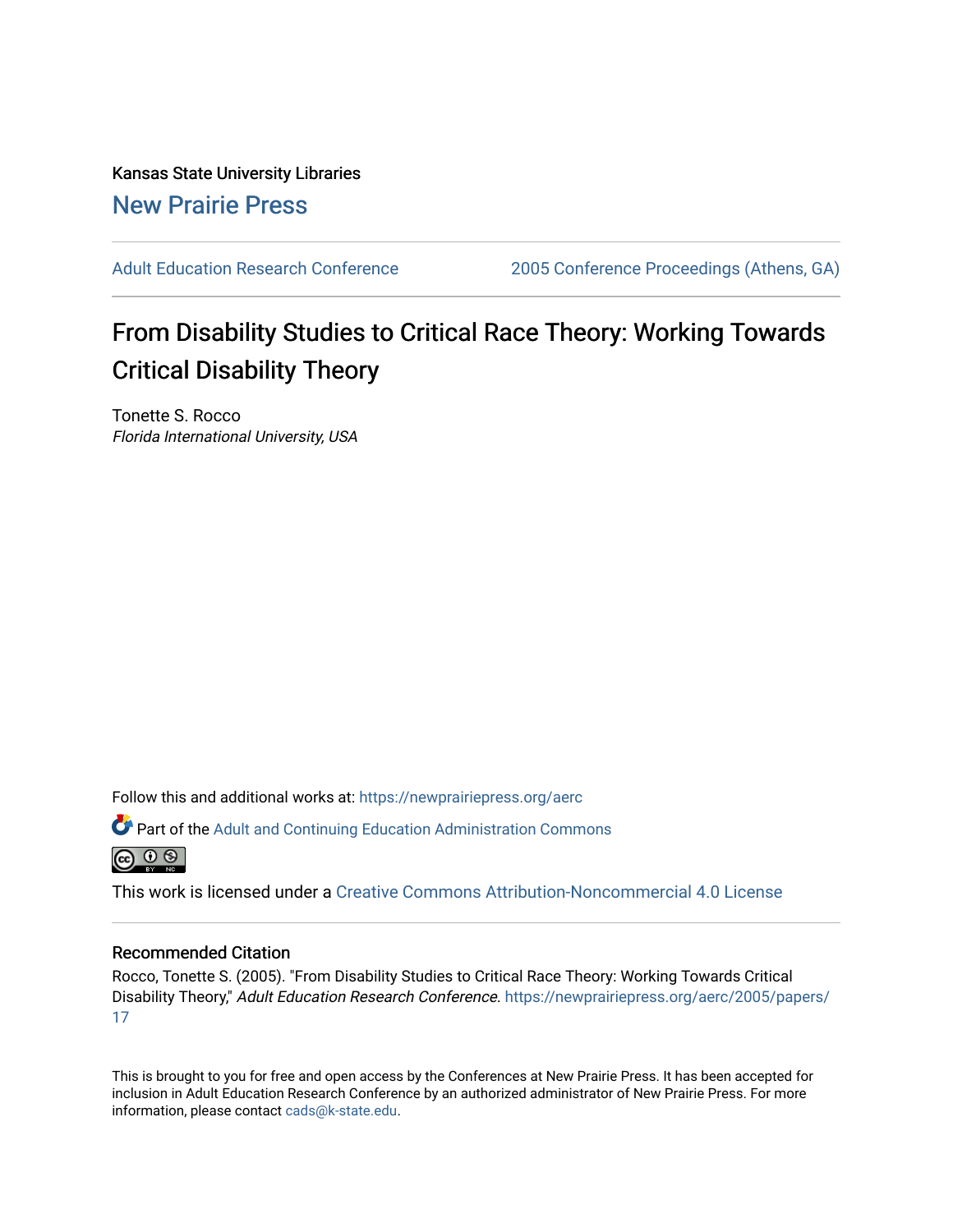# **From Disability Studies to Critical Race Theory: Working Towards Critical Disability Theory**  Tonette S. Rocco Florida International University, USA

Disability has been isolated in the specialized applied fields where specific disabilities are overemphasized as explanatory variables and organizing schemes. Using specific disability as an organizing variable continues the objectification and medicalization of disabled people silencing voices and perpetuating invisibility (Linton, 1998). Adult educators conduct research based on specific impairment such as HIV/AIDS (Courtenay, Merriam, & Reeves, 1998), learning disabilities (Jordan, 1996; Ross-Gordon, 1989), Deaf/Hard of Hearing (Clark, 2002), and heart disease (Wise, Yun, & Shaw, 2000). This research is frequently done from the perspective of the medical or economic models and few adult educators situate research on disability in critical theory. Disability is seen as an unfortunate condition, not socially constructed in the way we know race, gender, and class to be. Disability has fluid boundaries intersecting our other identities, yet, adult educators discuss disability as an organizing variable rarely troubling the concept of disability as a social construct. The purpose of this paper is to present a theoretical discussion of disability that builds a foundation for critical disability theory. Critical disability theory borrows from disability studies, the comprehensive theory of disability oppression (Charlton, 1998), and the tenants of critical race theory (Delgado & Stefanic, 2001).

### **Disability Studies**

Disability studies is "a location and means to think critically about disability" (Linton, 1998, p. 1) where critical divisions in society such as "normal vs. pathological, the insider vs. the outsider, or the competent citizen vs. ward of the state" can be explored (Linton, 1998, p. 2). A sociopolitical analysis reframes disability as a designation with political and social significance locating disability as a problem manufactured by society and outside the individual. The analysis is based on three distinct traditions. The first tradition is American functionalism, which sees disability as not functional and not able, "an inevitable outcome of the evolution of contemporary society" (Barnes, 1998, p. 69). In the Middle Ages disability was not a discrete construct, instead it was indistinguishable from other miseries (Hayman & Levit, 2002); all family members were expected to contribute to the family unit in meaningful ways. During the Enlightenment, disability became organized, categorized, and treated. Beginning with the industrial age, people with disabilities became a surplus people, having diminished capacity to make decisions and to contribute to society. The second tradition is the role of culture and society in the social construction of identity. Handicaps are a function of society's attitudes and structures and are not the result of individual biological or cognitive differences (Oliver, 1996). Society is the problem: creating inaccessible environments and nurturing stigma (Berg, 1999). The third tradition stems from the work of Marx and the notions of historical materialism and alienation. Alienation is internalizing oppression to the point that individuals feel isolated from similar others and powerless to change their condition.

## **The Comprehensive Theory of Disability Oppression**

Disability scholars (Charlton, 1998; Gleeson, 1999; Linton, 1998) explain oppression using Young's (1990) five faces of oppression, which are *exploitation* (occurs within the process of labor), *marginalization* (the inability or unwillingness of the system to incorporate the group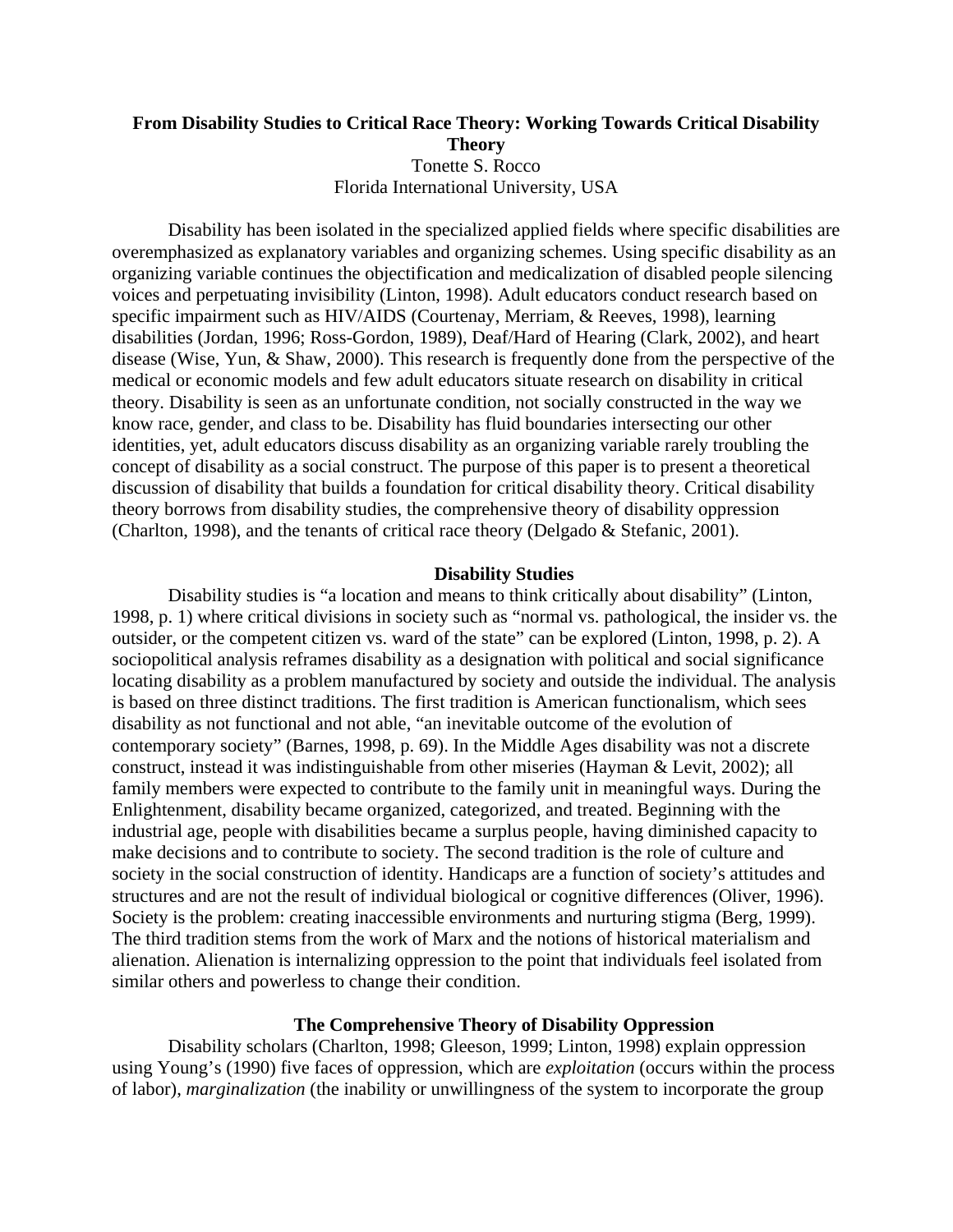into political, economic, and cultural life), *powerlessness* (lack of authority over one's own life), *cultural imperialism* (demeaning of the group by majority values), and *violence* (random or organized attacks on members of a group). An example of exploitation is the workshops/sweatshops where some disabled people work. This becomes a human rights issue when considering the poverty, isolation, indignity, and forced dependence of disabled people (Charlton, 1998). Dependence is forced when the person does not want to live in a nursing home, but is required by the state to do so in order to receive medical benefits. Marginalization occurs in very real ways when people cannot get into public spaces or materials are inaccessible. Powerlessness occurs when others assume decision-making authority over the disabled person, when civil rights are assumed not desired by disabled people, and when employment is denied based on erroneous notions of capability. Cultural imperialism occurs when disabled people are reduced to asexual beings, assumed to be childlike, and incapable of taking care of themselves. Evidence of violence against disabled people is historic as in the eugenics movement or forced sterilization and current as in incidents of sexual assault in nursing homes (Russell, 1998).

Building on Young's (1990) work, Charlton (1998) proposed a comprehensive theory of disability oppression as "when individuals are s*ystematically* subjected to political, economic, cultural, or social degradation" (Charlton, 1998, p. 8) because of group membership. Domination is organized and reproduced to reinforce the normality of the domination. At the same time domination compresses difference into a dichotomy of normal and superior versus abnormal and inferior. The fundamental concepts of the theory are: (a) political economy, (b) culture(s) and belief systems, (c) (false) consciousness and alienation, and (d) power and ideology (Charlton, 1998). *Political economy* has at its core issues of class. Everyday life is informed by where and how individuals "are incorporated into a world system dominated by the few that control the means of production and force" (Charlton, 1998, p. 23). The political economic system is dominated by a few insiders who determine who survives and prospers, and has control and power. Disabled people are decidedly outcasts, surplus labor, and declassed. Under ordinary circumstances, disabled people will not be used to produce, exchange, and distribute political and economic goods and services. *Culture and belief systems* include attitudes, which "are almost universally perjorative" (Charlton, 1998, p. 25). The attitude that disability is abnormal and pitiful form the basis of the classification system used in all areas of life. Culture is not static and is influenced continually by history, politics, economy, and institutions. For instance, "ideas and beliefs are informed by and in cultures and that cultures are partial expressions of a world in which the dualities of domination/subordination, superiority/inferiority, normality/abnormality are relentlessly reinforced and legitimized" (Charlton, 1998, p. 26). *False consciousness and alienation* are the third concepts. Alienation is the internalization of the notion that "they are less normal, less capable than others" (Charlton, 1998, p. 27). This self-annihilation prevents disabled people from "knowing their real selves, their real needs, and their real capabilities" (Charlton, 1998, p. 27) and therefore not recognizing their options. Consciousness informs being when an individual becomes critically aware of the social conditions, opportunities, and oppressive forces that exist. *Power and ideology* organize the way in which the world is experienced through social, political, and economic systems. Power is hierarchical. The dominant class maintains power by using it to maintain order through the capacity to cause events and to control resources (Clegg, 1989). Education is useful in maintaining the dominant power structure through "teaching acquiescence to power structures" (Charlton, 1998, p. 31) in education and work. Education institutions support oppressive structures by separating and labeling disabled students from non-disabled students, through separate structures (entry points, classrooms) and specially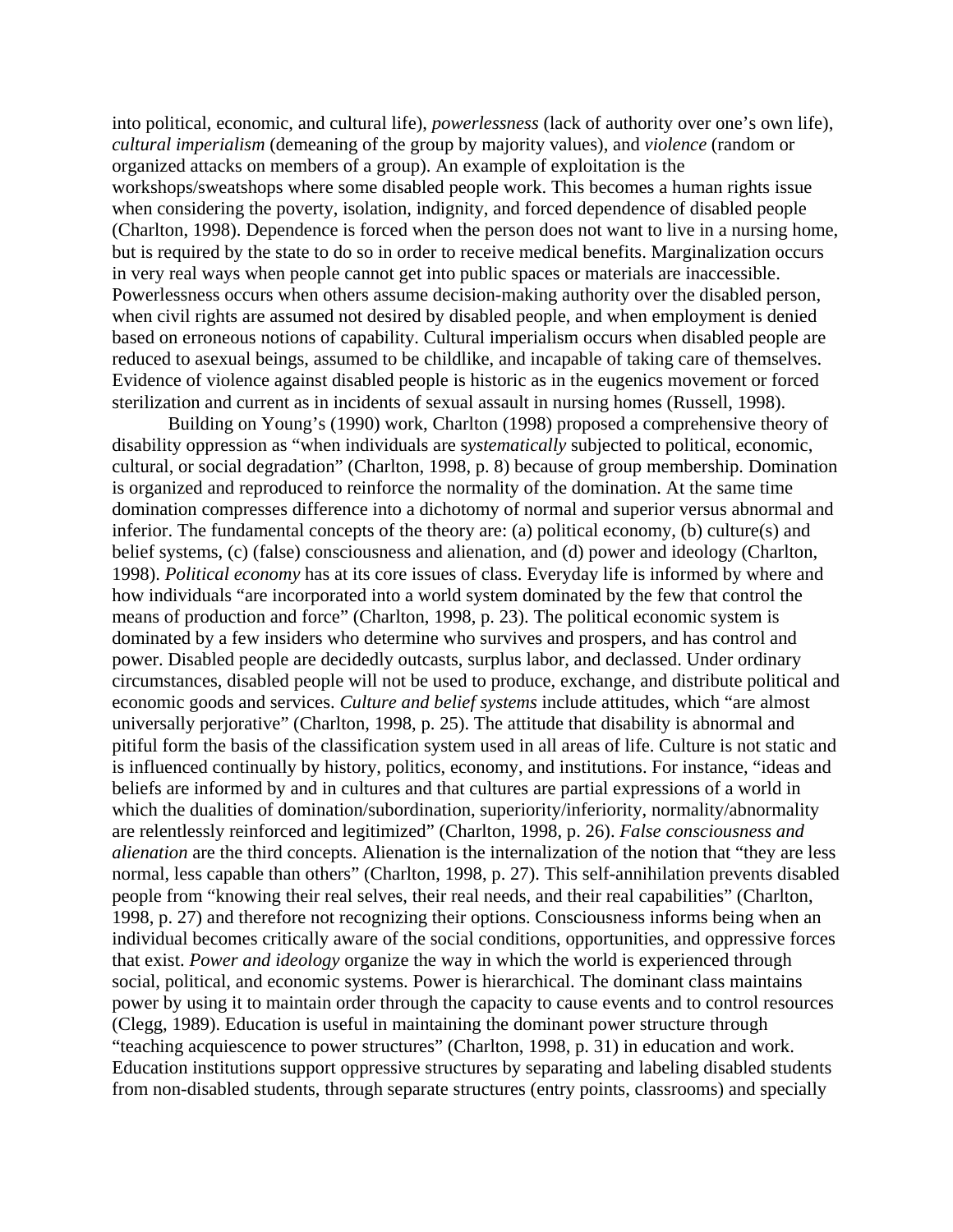designed curricula, and through "testing and evaluation biased toward the functional needs of the dominant culture" (Charlton, 1998, p. 33).

### **Critical Race Theory**

Critical race theory is a movement that emerged from Critical Legal Studies, an analysis of the law questioning "the very foundations of the liberal order, including equality theory, legal reasoning, Enlightenment rationalism, and neutral principles of constitutional law" (Delgado & Stefanic, 2001, p. 3). Critical race theory (CRT) has six themes 1) racism is endemic and ordinary, 2) material determinism--our system of white over color serves important material and psychic purposes, 3) social construction of race, 4) differential racialization—different minority groups are racialized at different times depending on economic need, 5) the notion of intersectionality and anti-essentialism or that individuals do not have unitary identities, and 6) a unique voice of color which exists because of historical and current oppression and can communicate to whites stories whites are unlikely to know (Delgado & Stefanic, 2001).

Critical race theory begins with the notion of legal indeterminacy; the idea that legal cases can be decided in more than one way depending on which line of authority or interpretation of fact is emphasized. The concept of discrimination may be examined from the perspective of the victim or the perpetrator (Freeman, 1995). From the victim perspective discrimination will not be eliminated until the conditions associated with it are changed. The perpetrator perspective sees discrimination as a series of actions inflicted on the victim by the perpetrator. Perpetrators are "atomistic individuals whose actions are outside of and apart from the social fabric and without historical continuity" (Freeman, 1995, p. 30). In other words current legal theory recognizes acts of discrimination as isolated events and the misguided conduct of an individual. If discriminatory action is treated as an aberrant behavior (i.e. racism is an isolated phenomenon) then the victim's condition cannot be changed because society is denying the history, norms, and social policy that support discriminatory acts.

Two notions, fault and causation, are central to the perpetrator perspective. Under the notion of fault, the purpose of the law is to punish those individuals who are violating the shared societal norm of non discrimination. Discrimination must be an intentional action accompanied by a desire to discriminate (Freeman, 1995). If someone can show that the discriminatory conduct was not intentional and was done for no good reason or no reason at all responsibility can be avoided. The causation requirement separates the conditions that the law will address from the "totality of conditions that a victim perceives to be associated with discrimination" (Freeman, 1995, p. 30). Instances of discrimination can be seen as accidental if not linked to any apparent discriminatory effect. These two requirements of fault and causation place the burden of proof on the victim who must isolate the particular behavior and demonstrate intent.

#### **Critical Disability Theory**

This conceptualization of critical disability theory is built on the work of disability scholars and borrowed from the work of CRT. The principles are: (a) disabled people have a unique voice and complex experience (Gleeson, 1999); (b) disability should be viewed as part of a continuum of human variation (Asch, 2001); (c) disability is socially constructed (Oliver, 1990); (d) ableism is invisible; (e) disabled people have a right to self-determination (Gorman, 2000); and (f) the commodification of labor and disability as business combine to maintain a system of poverty and isolation (Albrecht, 1992). *Disability has a unique voice and complex experience*. Disabled people's voices are not heard because they are not asked or are ignored.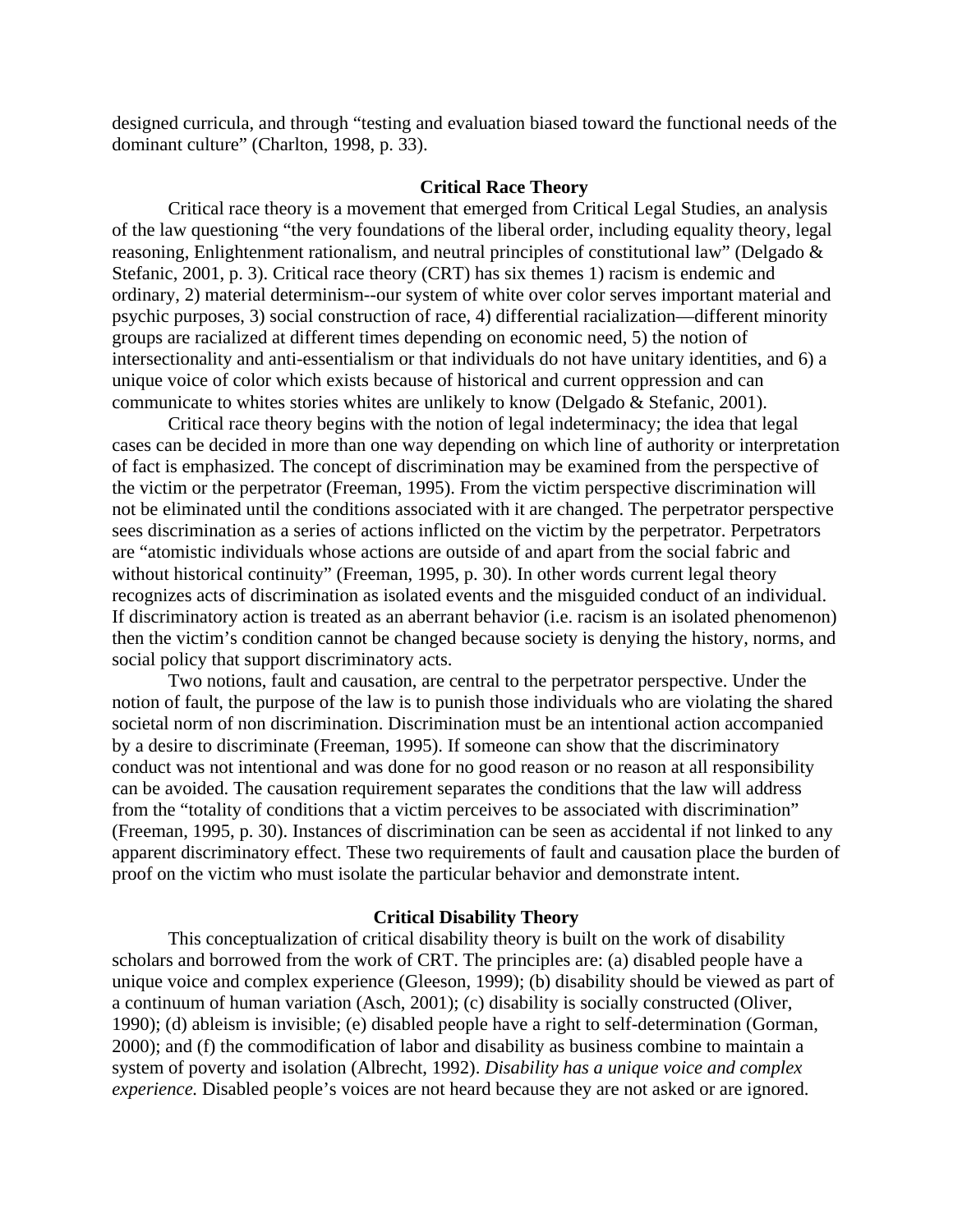The complex experience of disability is reduced to one characteristic—the label for the specific impairment. The specific impairment becomes the defining characteristic for what the person can do and what is [not] possible. While disability scholars have "fought hard to get disability included in the race-class-gender triad" (Davis, 2001, p. 535). In order to theorize disability as a public issue it must become as visible as race, class, and gender. *Disability exists on a continuum of human variation.* "…the politics of disablement is about far more than disabled people; it is about challenging oppression in all its forms. Indeed, impairment is not something which is peculiar to a small section of the population; it is fundamental to the human experience" (Barnes, 1996, p. xii). Asch (2001) proposes a human variation approach suggesting that instead of maintaining the dichotomy--disabled or not disabled--we should determine how to modify the environments so that they are not disabling and consider a continuum of abilities. *Disability is social constructed.* Disability is socially constructed what disables is the created environment not the physical, cognitive, or mental variation of an individual (Hahn, 1988), the objectification of disabled people, and their portrayal as victims (Linton, 1998; Oliver, 1996). Public attitudes as well as physical space inside and outside of buildings make up the environment. The organization of public space is driven by private and public attitudes about disability. For example, when architects decided on the standard size for a door they did this based on the size of a 'normal' man. Just as easily, the architecture field could have made the standard door size the width of a wheelchair. The norm would have shifted if the majority of people used wheelchairs. If the standard were changed to include disability as part of the equation rather than an exception, society would benefit because exceptions are always more costly. *Ableism is invisible.* Discrimination against disabled people is so ordinary that it is invisible meaning one's experiences are not even considered an inconvenience. They are simply not considered at all. For example, in higher education disabled people must go to an office serving disabled students verify disability status and request accommodations. Disabled students after speaking to the instructor have been refused permission to record classes, accused of lying about the disability, or made to feel inadequate in other ways. Non-disabled students never ask and are rarely denied the opportunity to record a class. Disabled students are assumed lazy and incompetent by virtue of an accommodation request and treated as if they are 'getting over on the system' while, nondisabled students who do the same thing without asking for permission are considered good hard working students. Discrimination is invisible to the perpetrator yet painfully felt by the victim (Freeman, 1995). *Self-determination is a right.* Disability should be recognized with true minority group status, instead of viewed as an individual anomaly. Self-determination is "control over one's life based on the choice of acceptable options that minimize reliance on others making decisions and in performing everyday activities" (National Council for the Handicapped, 1983, p. 3). This would include choice over living arrangements and the right to work through integration and independence (Charlton, 1998). *Commodification reduces economic opportunities.* The dominant group reproduces discrimination through cultural and political structures, which support the material exploitation and physical marginalization of disabled people (Gleeson, 1999). The commodification of labor and disability as a business combine to maintain a system of poverty and isolation. Institutional structures that prevent "serious struggle for the right to paid, integrated employment and full participation in the mainstream of life" (Oliver, 1996, p. 24) should be examined and resisted. After deducting the costs of maintaining paid employment (i.e., special transportation), two perverse consequences can be the result: net wages may be low or negative and state health benefits may be reduced or eliminated (Gleeson, 1999). Transportation would not be deemed special if disabled people were not historically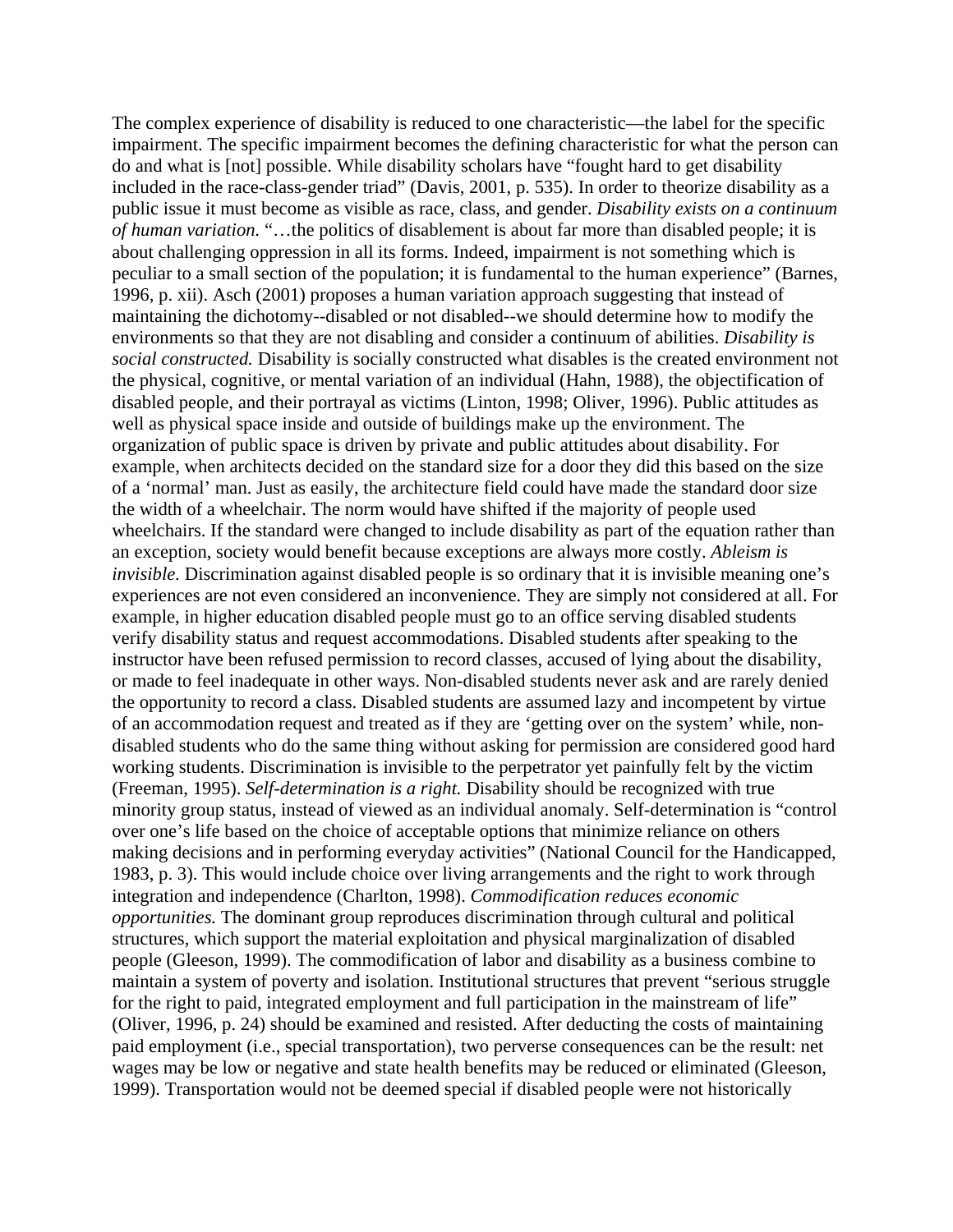invisible to the transportation system. Another consequence of paid employment is to be underpaid in terms of what the same work would be worth if done by an able-bodied person (Gorman, 2000; Oliver, 1996). The disability business requires disabled people to be dependent on the state so that institutional and community based residential facilities have clients/patients to serve (Albrecht, 1992). For instance state owned facilities charge an average annual cost of \$82,228 to house people with developmental disabilities while the most expensive support services would cost \$27,649 (*Mouth*, 1995). Specialized industries exist 'to serve' people with disabilities, that would not be necessary if disabled people were visible and considered viable contributors to society.

## References

- Albrecht, G. L. (1992). *The disability business: Rehabilitation in America*. Sage Library of Social Research 190. Newbury Park, CA: Sage.
- Archer, R., & Stephenson, B. (1983). *The effects of empathy on perceptions of a self-discloser.* Paper presented at the Annual Convention of Southwestern Psychological Association 29th San Antonio, TX.
- Asch, A. (2001). Critical race theory, feminism, and disability: Reflections on social justice and personal identity. *Ohio State Law Journal*, *62* (1) 391-423.
- Barnes, C. (1996). Foreward. In J. Campbell & M. Oliver, (Eds.), *Disability politics: Understanding our past, changing our future* (pp. ix-xii). London: Routledge.
- Barnes, C. (1998). The social model of disability: A sociological phenomenon ignored by sociologists? In T. Shakespeare (Ed.), *The disability reader: Social Science Perspectives*. (pp. 66-78). London: Cassell.
- Berg, P. (1999). Ill/legal: Interrogating the meaning and function of the category of disability in antidiscrimination law. *Yale Law and Policy Review 18*, 1-51.
- Braithwaite, D. O., Emry, R. A., & Wiseman, R. L. (1984). *Ablebodied and disabled persons' communication: The disabled person's perspective.* Paper submitted to the Interpersonal Communication Division of the Western Speech Communication Association, Seattle, WA.
- Campbell J., & Oliver, M. (1996). *Disability politics: Understanding our past, changing our future*. London: Routledge.
- Charlton, J. I. (1998). *Nothing about us without us: Disability oppression and empowerment*. Berkeley: University of California Press.
- Clark, M. (2002). Do you hear what I see: Learning experiences of black men who are Deaf or hard of hearing. In J. M. Pettitt (Ed.), *Proceedings of the 43rd annual Adult Education Research Conference* (pp.79-84). Raleigh, NC: North Carolina State University.
- Courtenay, B. C., Merriam, S. B., & Reeves, P. M. (1998). The centrality of meaning-making in transformational learning: How HIV-positive adults make sense of their lives. *Adult Education Quarterly, 48* (2), 65-84.
- Davis, L. J. (2001). Identity politics, disability, and culture. In G. L. Albrecht, K. D. Seelman, & M. Bury (Eds.), *Handbook of disability studies* (p. 535-545). Thousand Oaks, CA: Sage.
- Delgado, R. & Stefanic, J. (2001). *Critical Race Theory: An introduction*. New York: New York University Press.
- Freeman, A. D. (1995). Legitimizing racial discrimination through antidiscrimination law: A